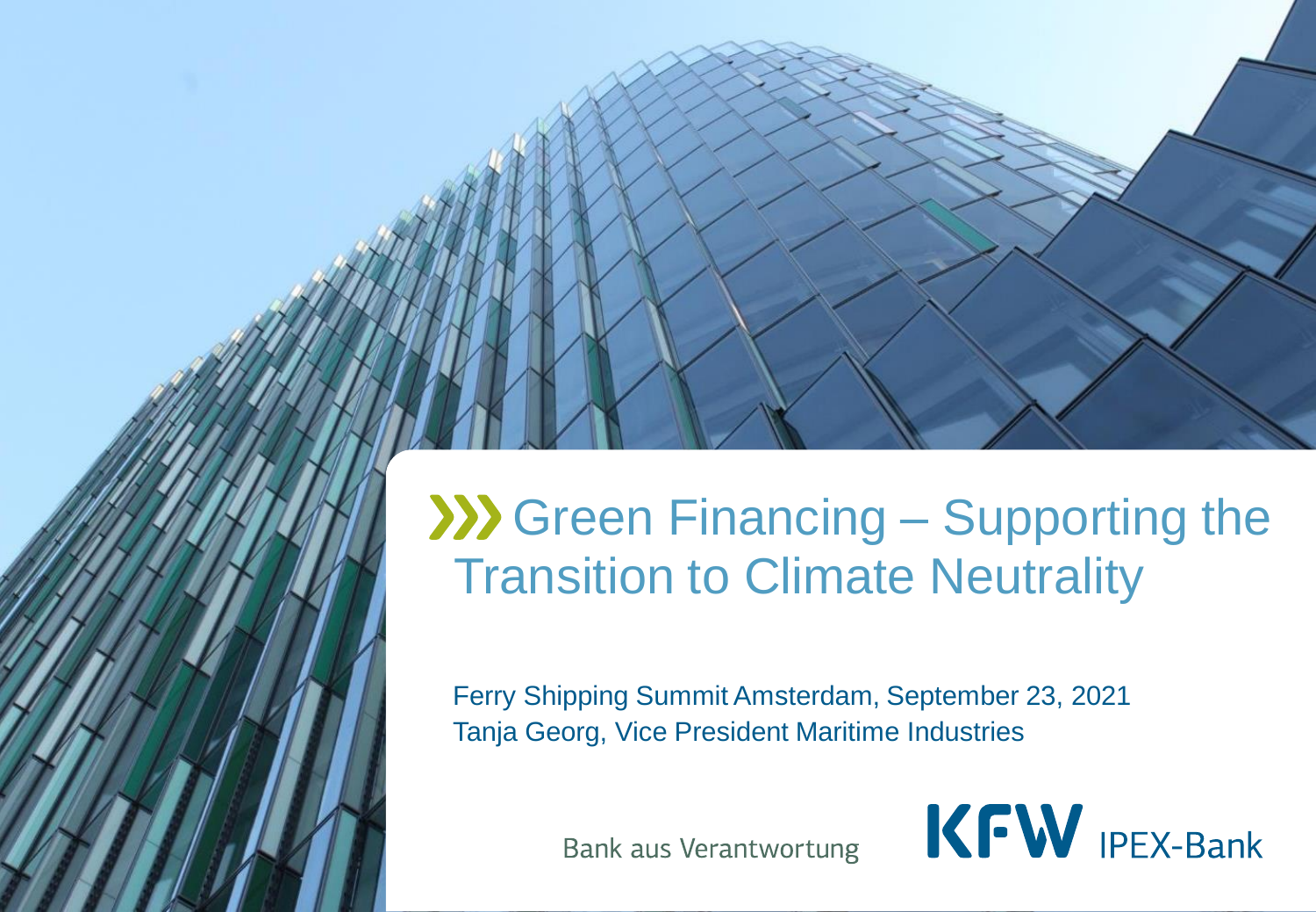

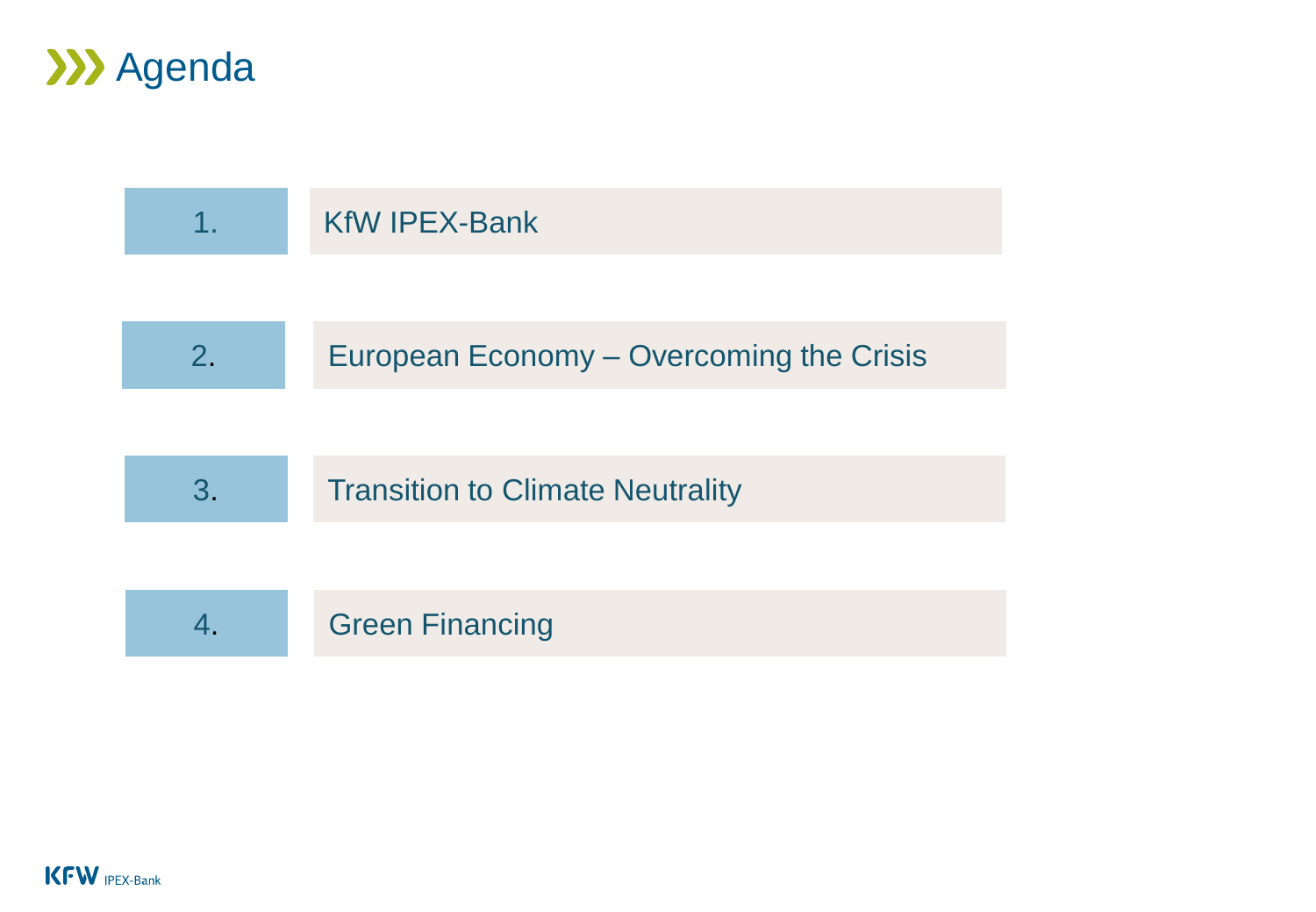### **XX KfW IPEX-Bank** Fast Facts



#### **Top Rating**

− **AA+** (S&P) / Aa2 (Moody's)



#### **Strong Shareholder**

- − 100% subsidiary of the state-owned promotional bank KfW
- − Rating: AAA (S&P) / Aaa (Moody's)
- − **"World's safest bank":** KfW tops the 2019 ranking of the World's 50 Safest Banks for the 8th consecutive year



#### **EUR 67.5bn** \*

− Outstanding commitments with a focus on medium to long-term lending

#### **800+**

- − Committed and **industry-specialized** employees
- − Located in Frankfurt and regional representative offices around the globe



#### **Sector Diversity**

- − Power, Renewables & Water
- − **Maritime Industry**
- − Aviation, Mobility & Transport
- − Industries and Services
- − Basic Industries
- − Infrastructure
- − Financial Institutions, Trade and Commodity Finance



#### **Specialist Financier**

− For **structured export, corporate and project financing** with a longstanding and stable business model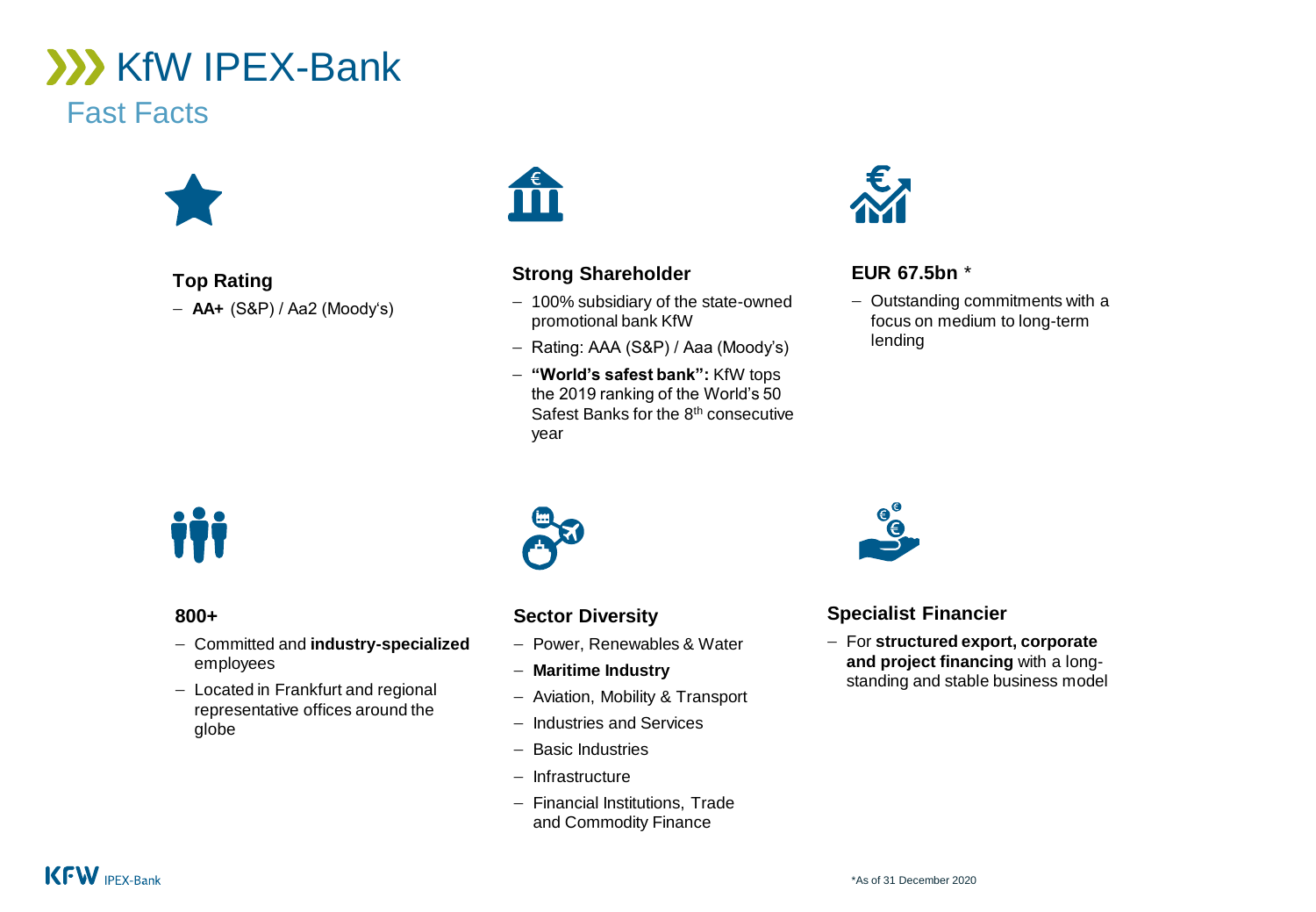## **XXX KfW IPEX-Bank** Maritime Finance

- Shipping portfolio of EUR 14.1bn across various shipping segments and vessel types
- Providing full range of financing solutions in maritime finance for projects with a **European link**  (shipyard, equipment, ship owner, charterer)
- Arranging and underwriting mandates from about USD 30m to USD 1.5bn
- Supporting green shipping
- Active commitment to the maritime industry with a team of 40 dedicated ship finance experts in Frankfurt



- Others (i.e. Bulker, Maritime Energy)
- Product/Chemical/Crude Oil Tankers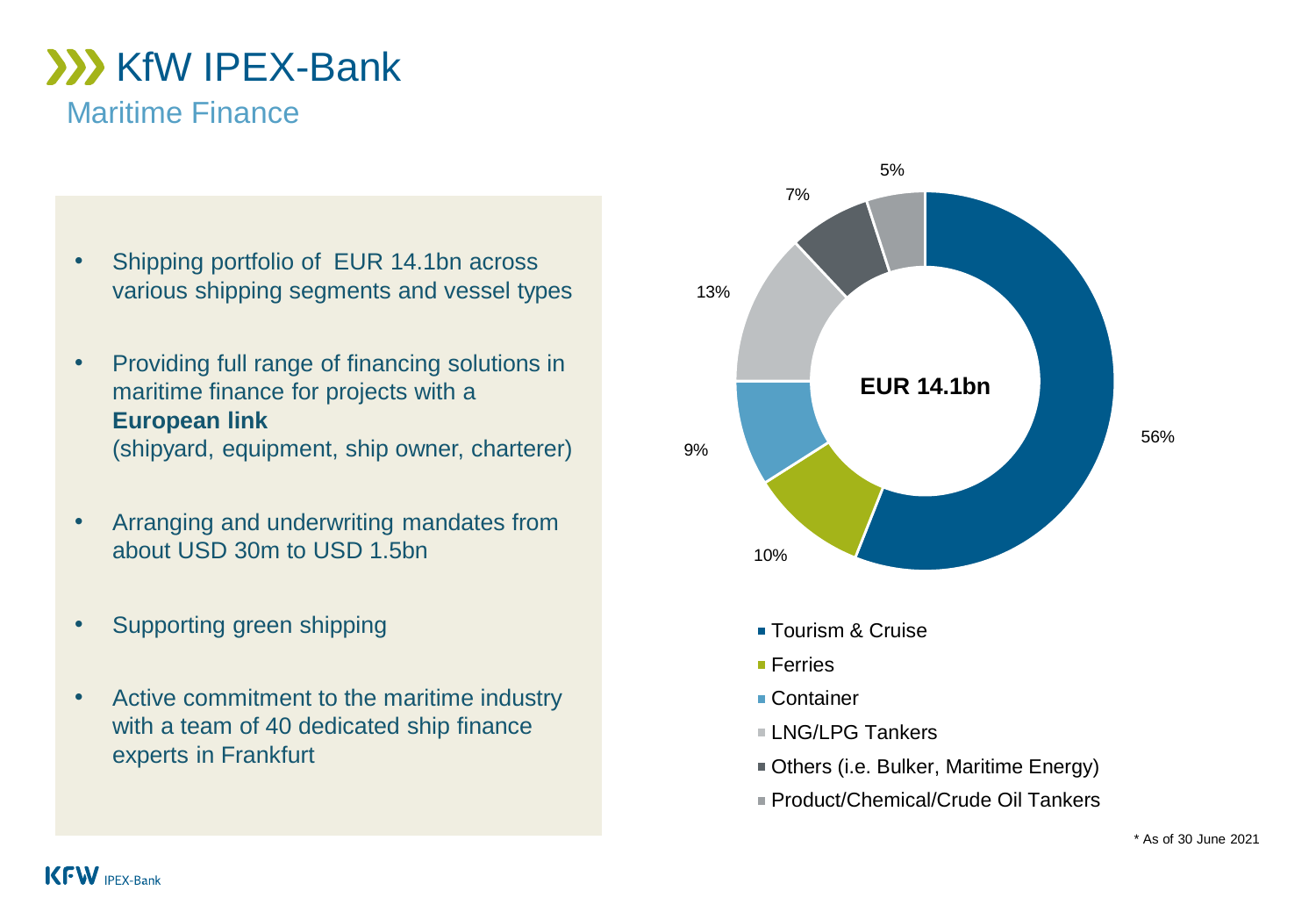## **Will we get on top of the pandemic?**

Growth is approaching pre-crisis levels





- + vaccination programme
- + relaxation of containment measures
- + lifting of travel restrictions
- Delta variant or other variants?
- Tempo of vaccinations?
- Persistent supply shortages?

Source: KfW Research

 $KFW$  IPEX-Bank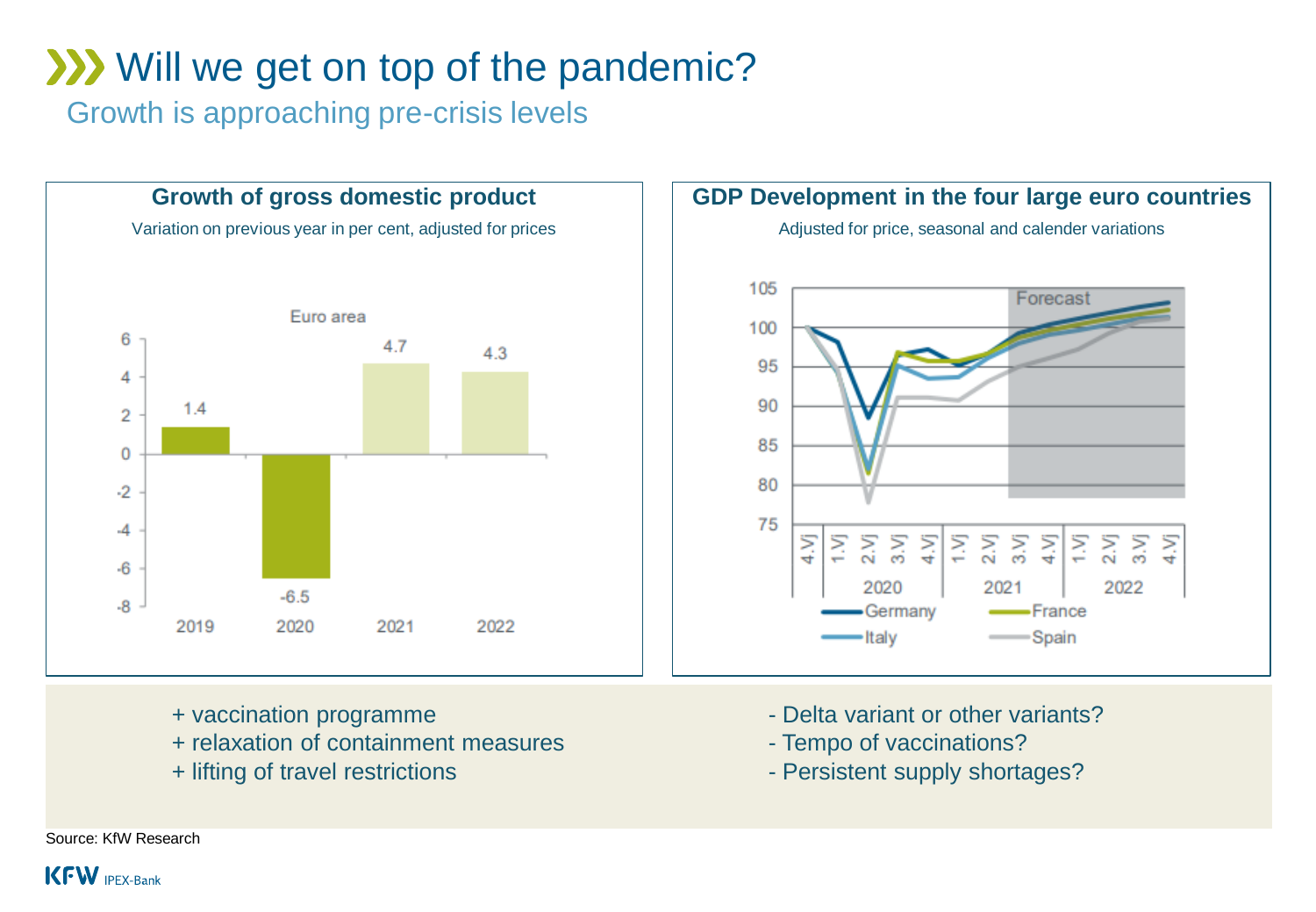## **W** Measures to overcome the crisis

Who did what to help the industry?

#### **Owners**

- Equity injections
- Shareholder loans

#### **Employees**

- Salary reductions
- Unpaid leave

#### **Suppliers incl. yards**

- Accepting later payments
- Delay of CAPEX (vessel deliveries, dry dockings, retrofits)

#### **Governments**

- Short-time work schemes
- Tax deferrals
- Other regulatory relief
- Direct subsidies to maintain routes
- Strict rules on subsidies are suspended
- State backed loans (direct or bank loans covered by state guarantees via Development Banks or ECAs)

#### **Commercial Banks**

- Payment holidays
- **Deferrals**
- Additional liquidity lines (RCF, releveraging of asset based loans)

#### **Capital Markets**

• New bond emissions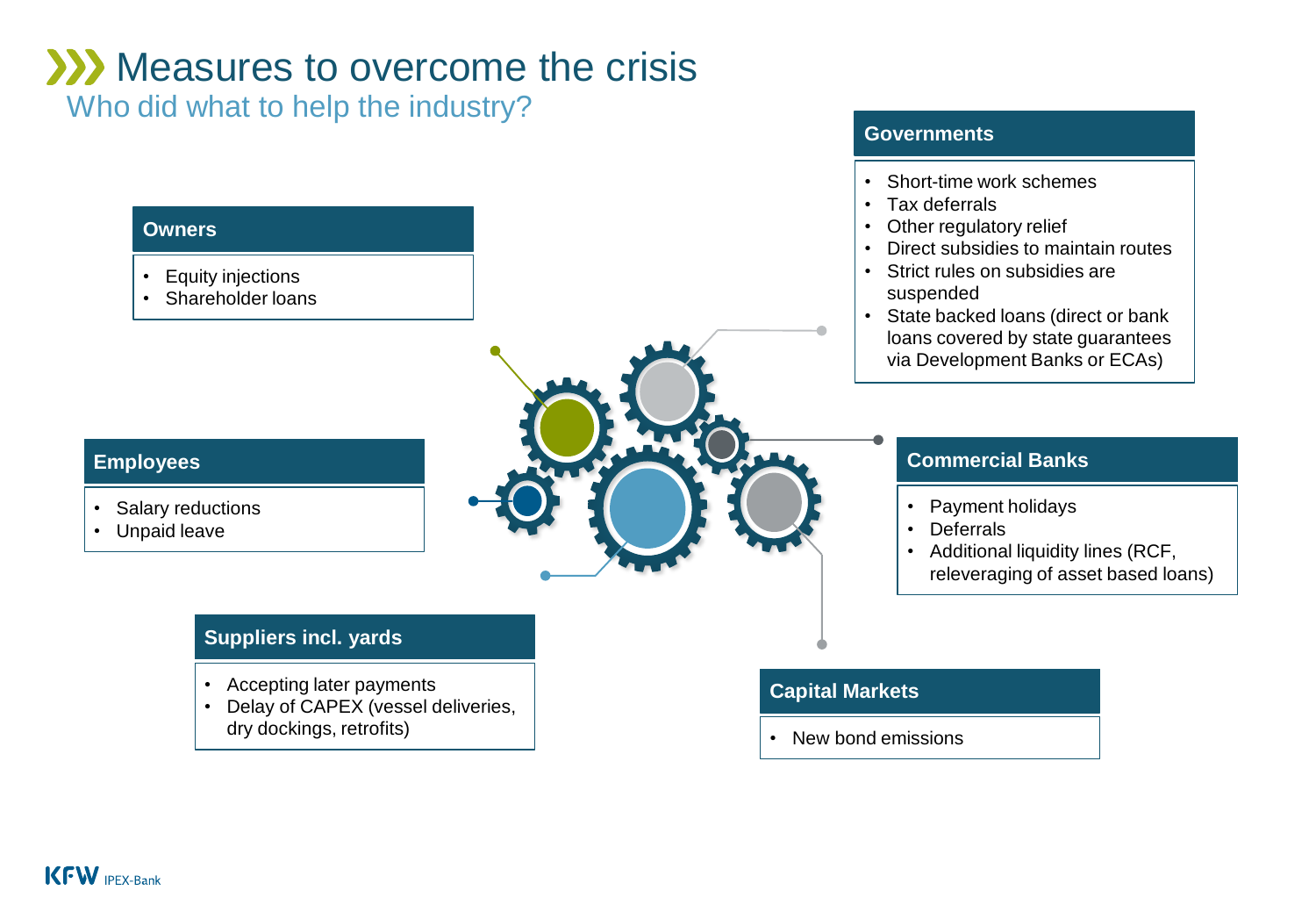## **W** Emerging stronger from the crisis

The Coronavirus as catalyst for sustainable transformation

The task now is to manage the transition from crisis assistance to support for the transformation towards resiliant, digital and climate-neutral industries.

Areas of action for the transition are:



The financial sector plays a central role in the transformation process.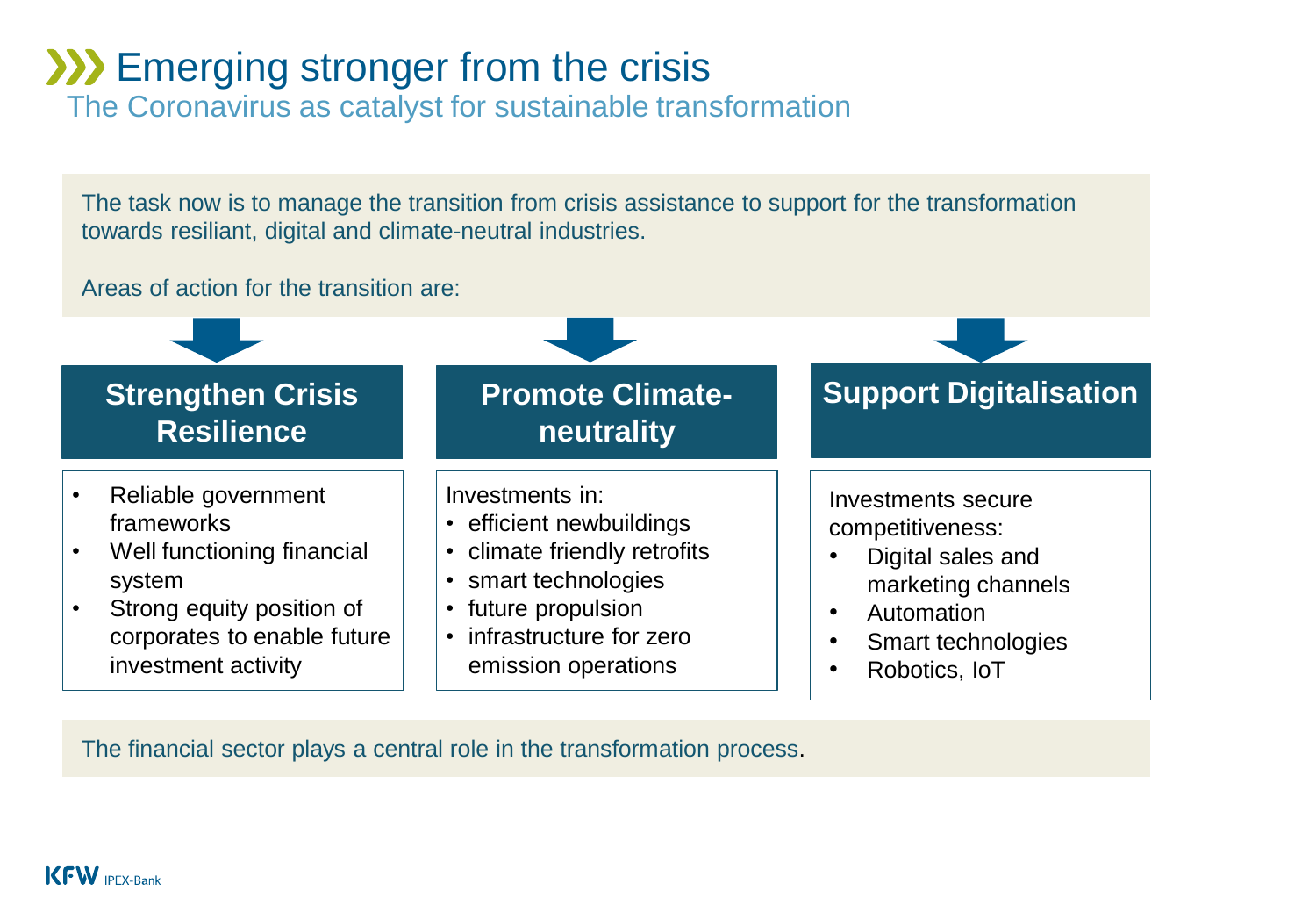## **W** Emerging stronger from the crisis

Role of the Financial Sector

Most European banks have proven resilience in the crisis to date, despite challenges:

- Euro Area inflation rate of 3% driven by energy prices, supply shortages and local effects
- persisting low interest rate environment
- possible backlog of insolvencies
- regulatory pressure
- $\checkmark$  Banks can provide financing for the necessary investment demands
- $\checkmark$  Government and promotional banks as additional risk takers to secure the provision of investment finance

## 60 Net balance of surved banks, in per cent) 40 20  $-20$ 19 Q1 19 Q2 19 Q3 19 Q4 20 Q1 20 Q2 20 Q3 20 Q4 21 Q1 Loan demand - Impact of inventories and w orking capital Loan demand - Impact of fixed investment

Source: Bundesbank

in EUR bn

#### Demand for investment finance – upward trend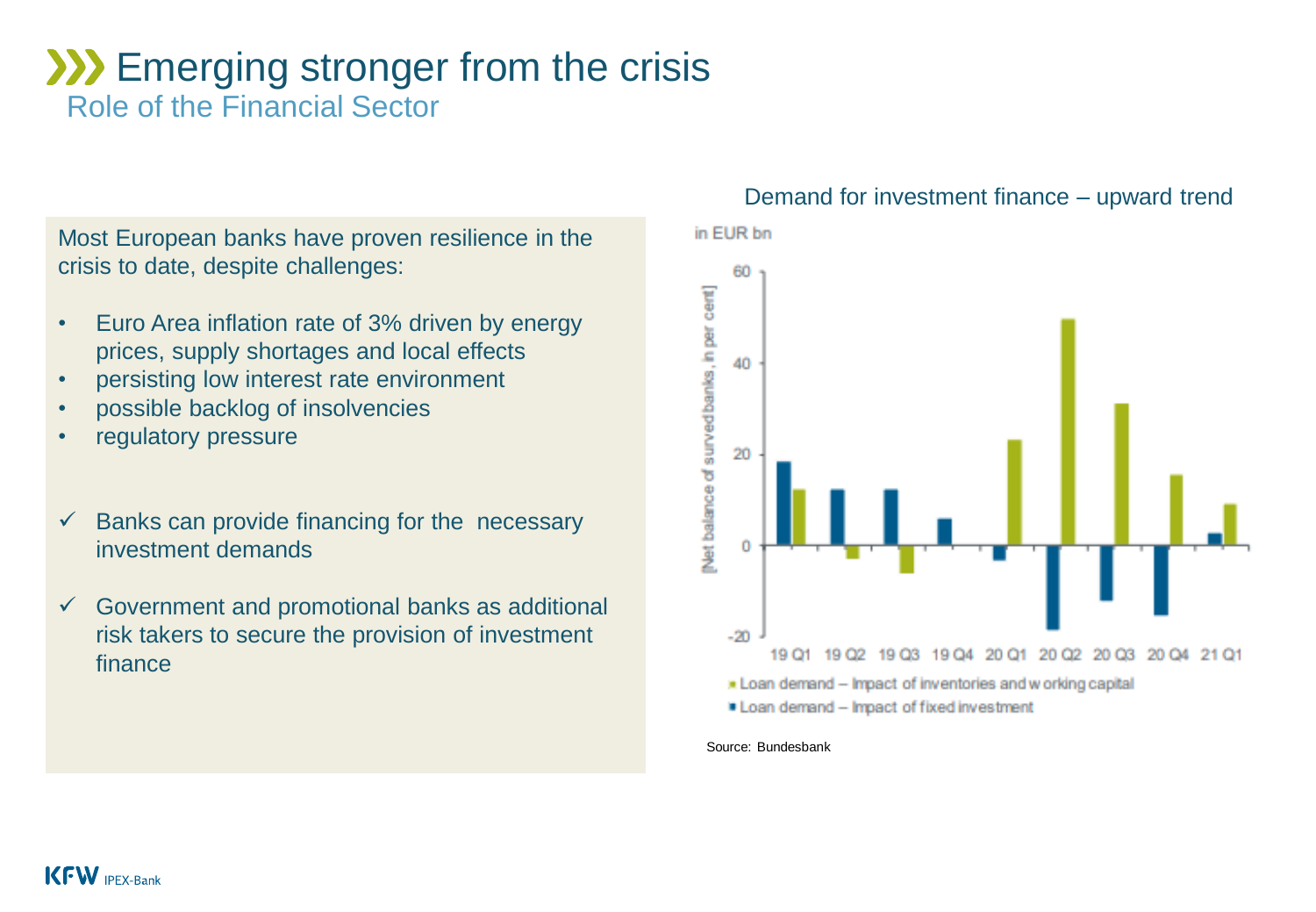## **XXX KfW IPEX-Bank**

Sustainable and green financing is at the heart of our mandate

#### **Green Loans**

- − Green Loans are tied to projects that serve an **ecological purpose**
- − Application of Proceeds limited to **eligible green projects**
- − Evaluation of projects subject to the **LMA Green Loan Principles**
- − Second Party Opinion confirming alignment with Green Loan Principles

Our contribution to reducing the environmental impact of shipping: Supporting our customers with tailor-made Green Financing and Retrofit Financing solutions.



**Green Loans - Made by KfW IPEX-Bank** 

### **Sustainability-Linked Loans**

- − Sustainability-Linked Loans are tied to the **borrower's ESG performance (e.g. CO2 emission)** and are directed towards making **incremental improvements** to the borrower's **ecological footprint**
- − Evaluation of projects or companies subject to the **Sustainability-Linked Loan Principles**
- − Margin linked to sustainable performance target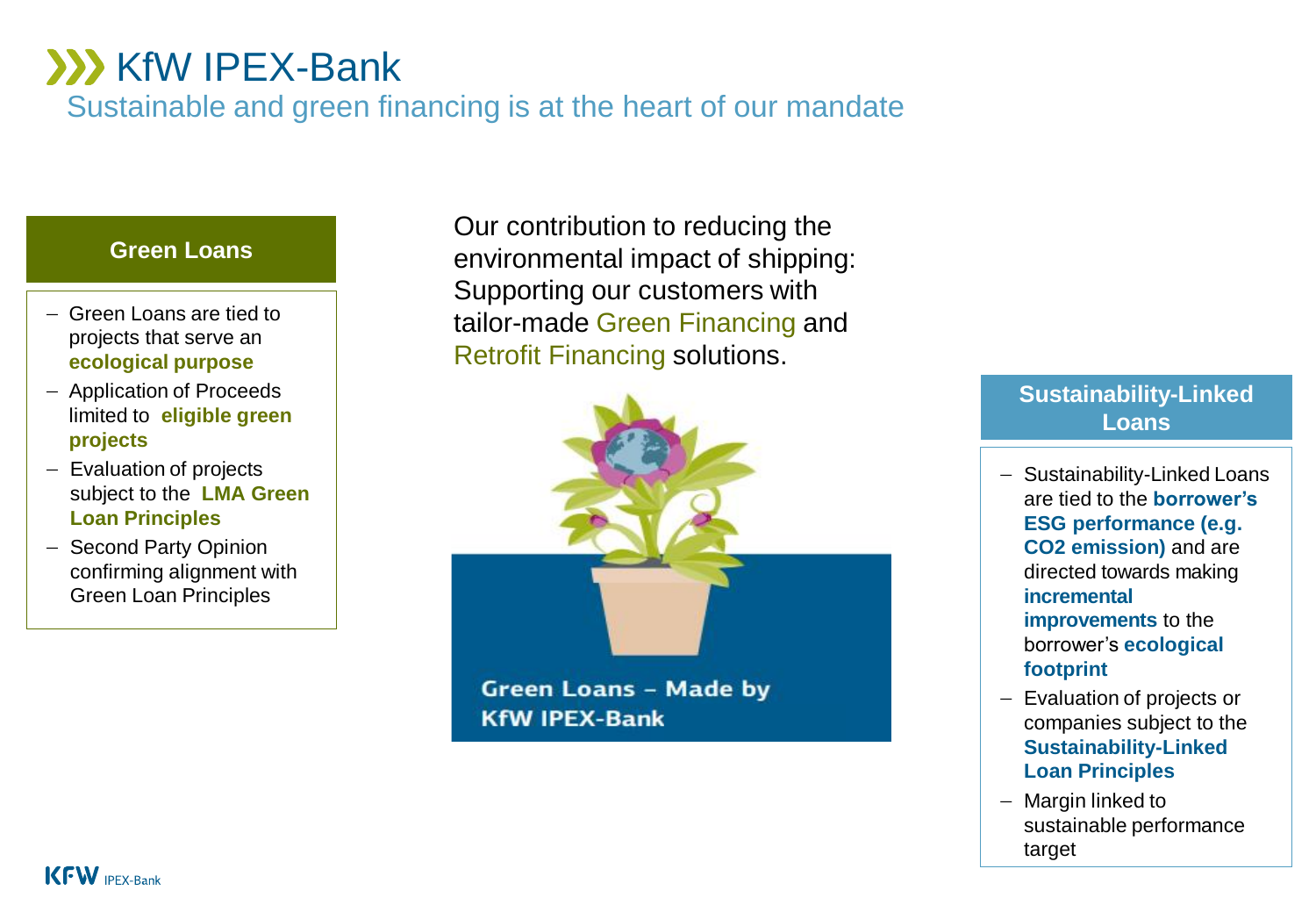## **XXX KfW IPEX-Bank as Green Loan Arranger**

Green Loans for Hapag-Lloyd AG



- ❖ USD 1,3bn post delivery financings of 9 ultra large LNG dualfuel container vessels
- ❖ Syndicated term loan facilities lead arranged by KfW IPEX-Bank and BNPP
- ❖ Vessels built by DSME, South Korea, financings benefit from 95% K-SURE cover



- ❖ LNG Technology reduces CO2 Emissions by 15% 25%
- ❖ Hapag-Lloyd's first Green Loans are in accordance with the LMA Green Loan Principles
- ❖ Compliance with relevant requirements confirmed by DNV
- Marine Money Deal of the Year; TXF Shipping ECA backed deal of the year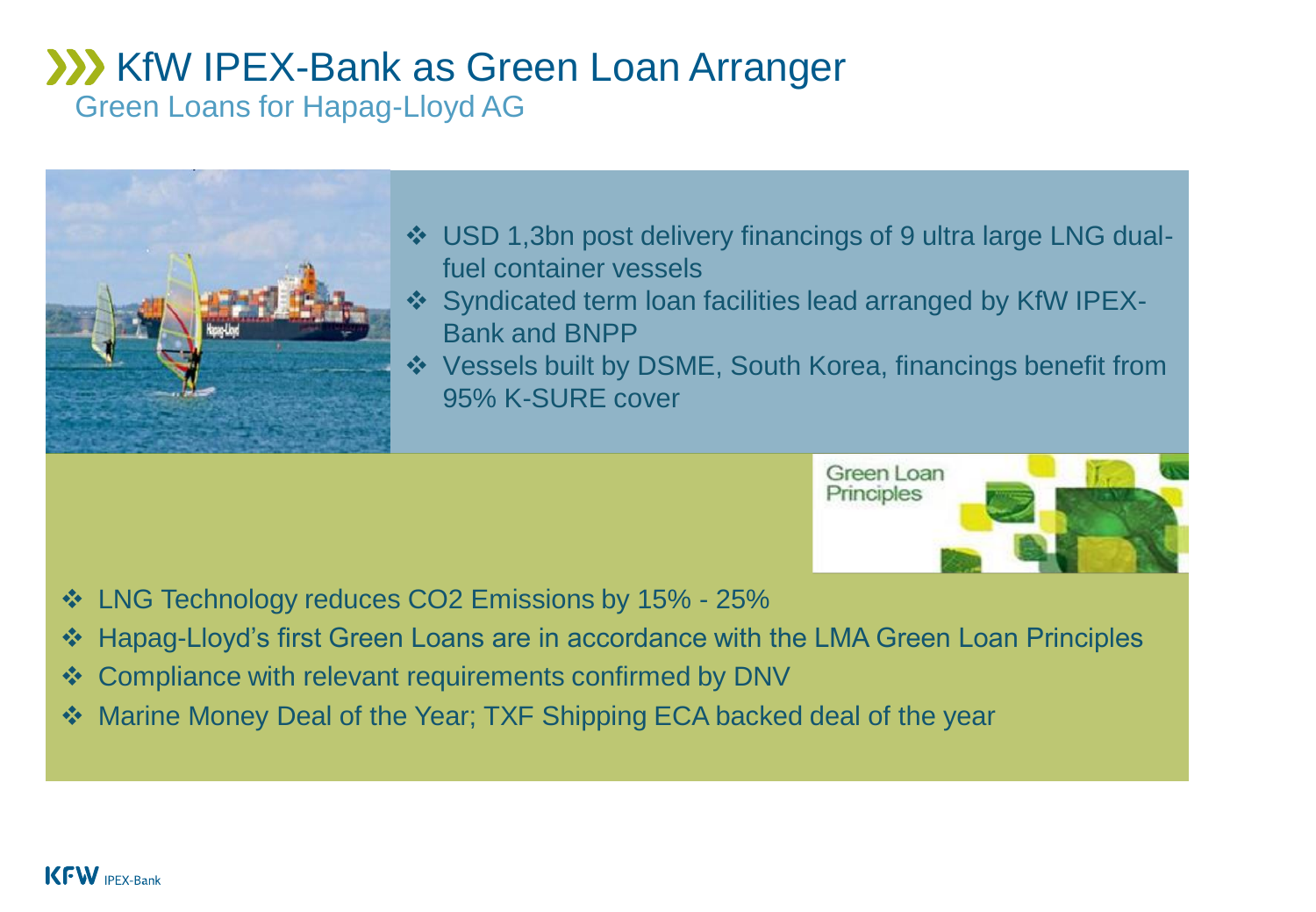## **XX** Retrofit Financing



- Banks reluctant due to higher LTV



- $+$  Typical ship finance structure (mortgages from other vessels)
- Provision of mortgage

# **Unsecured Loan**

- $+$  No provision of security
- Expensive

**?**

- Only acceptable for top notch ship owners
- Normally 2-3 years tenor



- + Longer tenors possible
- $+$  Potentially no provision of mortgages needed
- $+$  Bigger bank appetite
- Slightly longer execution period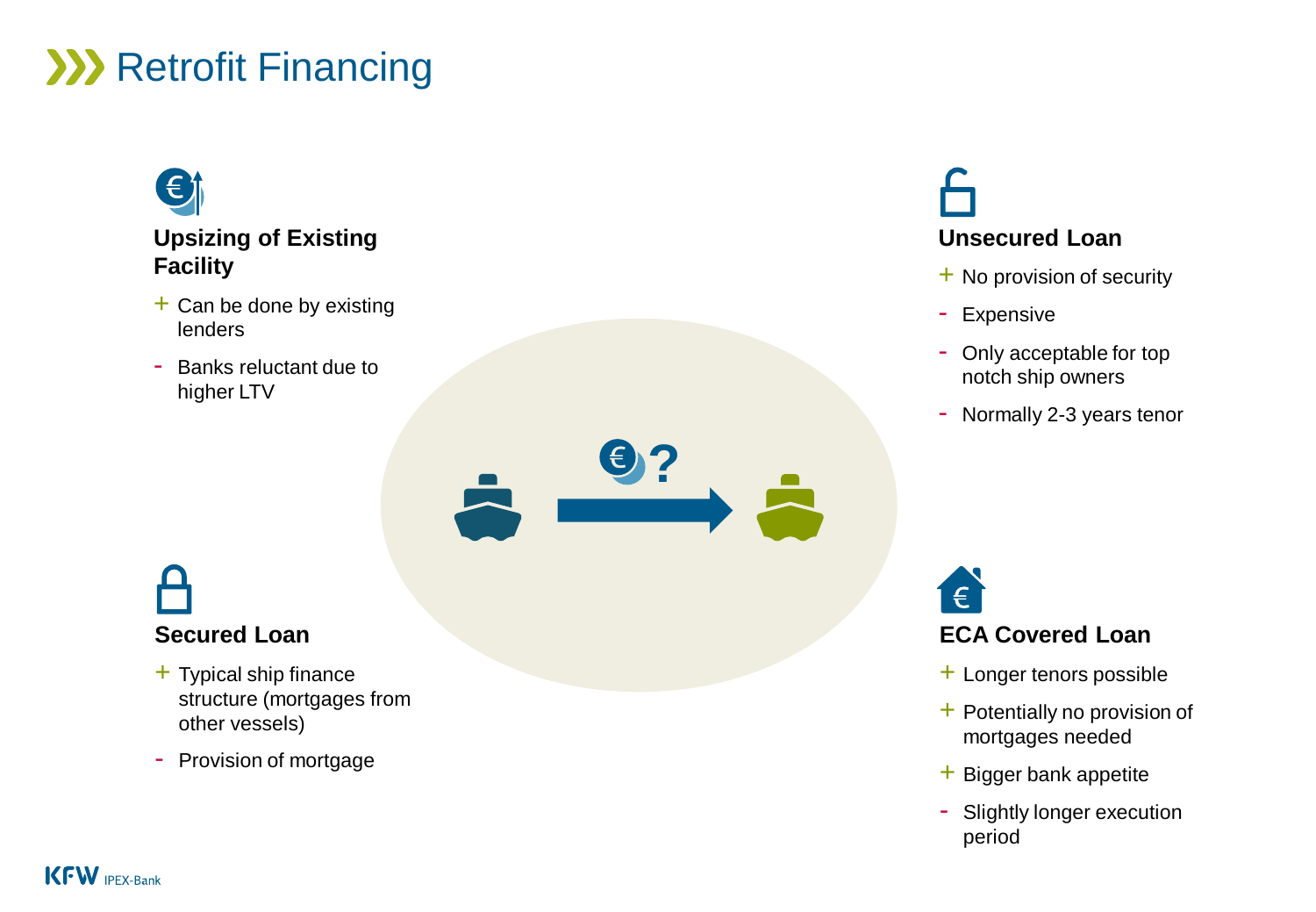## GeMaX – German Maritime Export Initiative

**Mission:** support the export of German maritime equipment

**Approach:** pooling approach of various German supplies and combining them with German financing solutions

**Scope:** vessel newbuilding; vessel retrofitting; vessel conversion

**Clients benefits:** long-term financing; export credit cover; reliable equipments; leverage a worldwide network

**Outcome:** tailormade maritime project; financing solutions

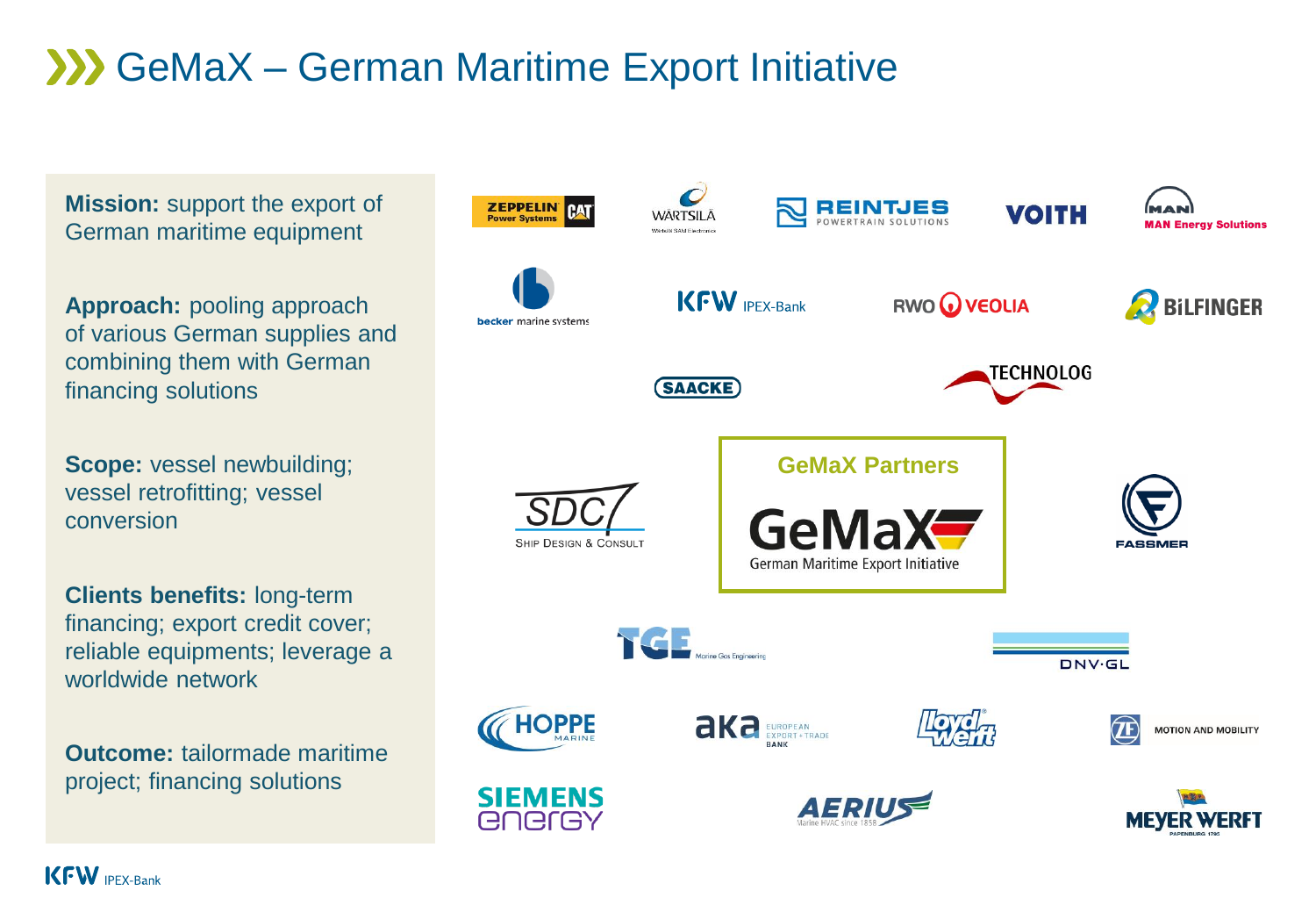## **It´s not easy to be green…** but it is worth it!



Source: ohmy.disney.com